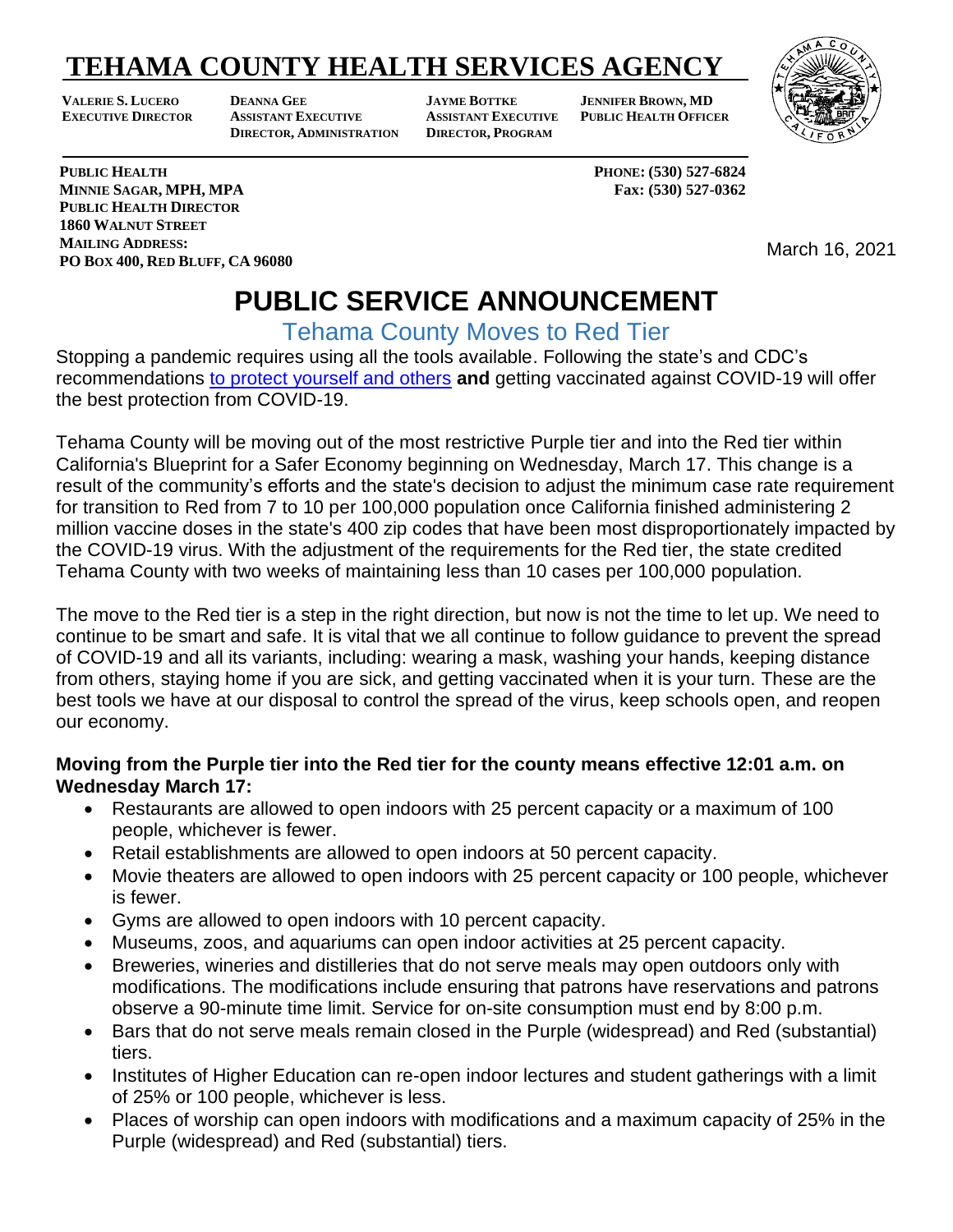- Private gatherings can occur indoors with up to 3 separate households, with masking and distancing required at all times.
- To understand which youth and recreational adult sports may resume with modifications in the Red Tier, visit: [https://www.cdph.ca.gov/Programs/CID/DCDC/Pages/COVID-19/outdoor](https://www.cdph.ca.gov/Programs/CID/DCDC/Pages/COVID-19/outdoor-indoor-recreational-sports.aspx)[indoor-recreational-sports.aspx](https://www.cdph.ca.gov/Programs/CID/DCDC/Pages/COVID-19/outdoor-indoor-recreational-sports.aspx)

To understand more about which business sectors and activities may open indoors with modifications at reduced capacity in the Red Tier, visit the State's Blueprint for a Safer Economy, visit [https://covid19.ca.gov/safer-economy/.](https://covid19.ca.gov/safer-economy/)

Businesses should review the State's COVID-19 industry guidance to ensure that all modifications and mitigation measures are in place to prevent the spread of the virus, visit [https://covid19.ca.gov/industry-guidance/.](https://covid19.ca.gov/industry-guidance/)

Tehama County Health Services Agency would like to remind our community to sign up for appointments on MyTurn as soon as you are eligible. Sign up at<https://myturn.ca.gov/> or call (833) 422-4255 and schedule your appointment or get notified when appointments are available.

Beginning March 15, vaccination is available to those with certain significant, high-risk medical conditions, disabilities, illness, congregate living spaces, or public transit work environments that put them at higher risk for serious COVID-19 illness. People ages 16-64 can be eligible if they are deemed to be at the highest risk to get very sick from COVID-19 because they have the following health conditions:

- **Cancer**, current with weakened immune system
- **Chronic kidney disease**, stage 4 or above
- **Chronic pulmonary disease,** oxygen dependent
- **Down syndrome**
- **Solid organ transplant,** leading to a weakened immune system
- **Pregnancy**
- **Sickle cell disease**
- **Heart conditions**, such as heart failure, coronary artery disease, or cardiomyopathies (but not hypertension)
- **Severe obesity** (Body Mass Index  $\geq 40$  kg/m<sup>2</sup>)
- **Type 2 diabetes mellitus** with hemoglobin A1c level greater than 7.5%
- **Developmental or other severe physical and behavioral disabilities or illness (including serious mental illness or serious substance use disorder) if:**
	- The individual is likely to develop severe life-threatening illness or death from COVID-19 infection.
	- Acquiring COVID-19 will limit the individual's ability to receive ongoing care or services vital to their well-being and survival.
	- Providing adequate and timely COVID care will be particularly challenging as a result of the individual's disability.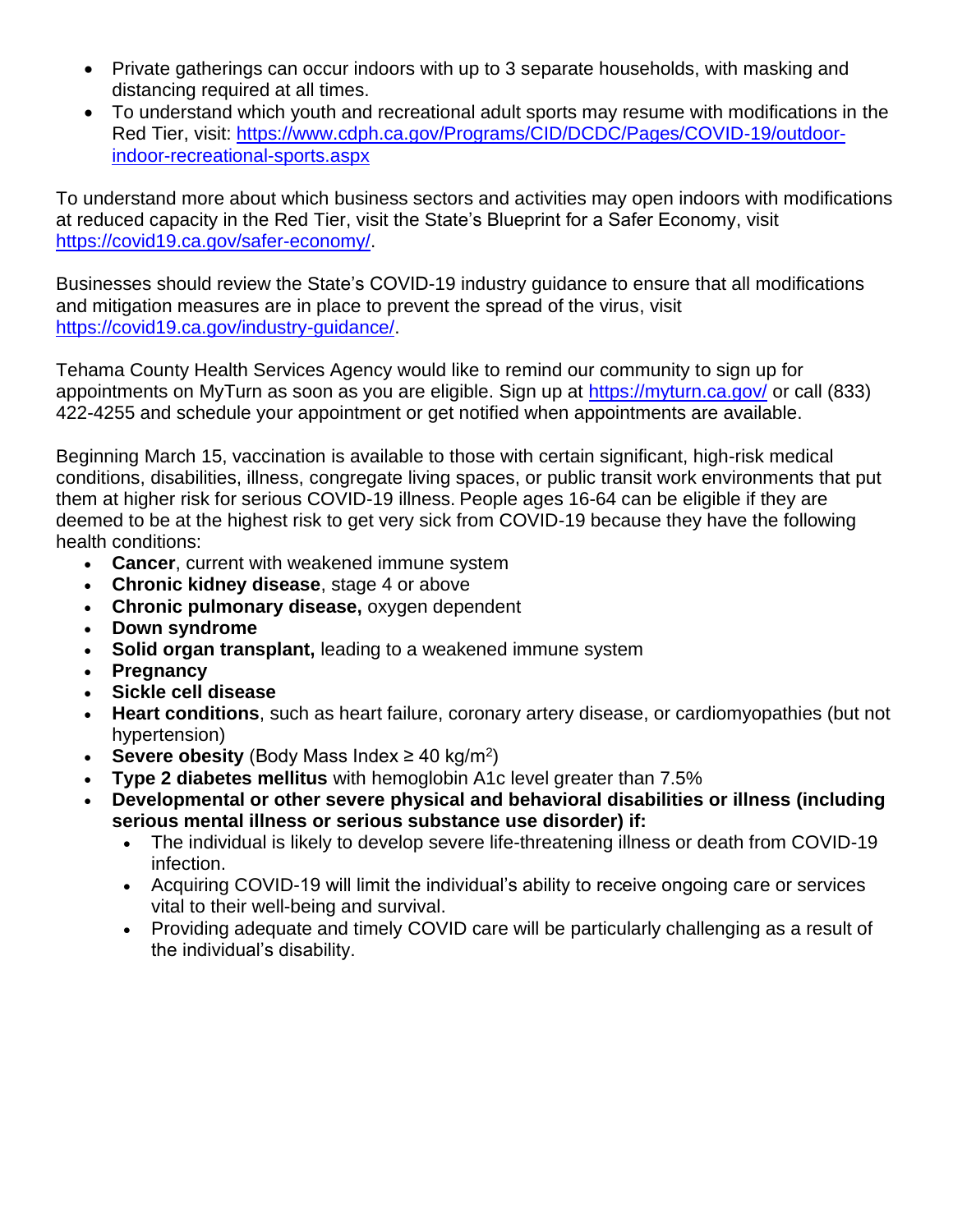### **TEHAMA COUNTY HEALTH SERVICES AGENCY**

**VALERIE S. LUCERO DEANNA GEE JAYME BOTTKE JENNIFER BROWN, MD EXECUTIVE DIRECTOR ASSISTANT EXECUTIVE ASSISTANT EXECUTIVE PUBLIC HEALTH OFFICER DIRECTOR, ADMINISTRATION DIRECTOR, PROGRAM**

**JAYME BOTTKE** 



**PUBLIC HEALTH PHONE**: (530) 527-6824 **MINNIE SAGAR, MPH, MPA Fax: (530) 527-0362 PUBLIC HEALTH DIRECTOR 1860 WALNUT STREET MAILING ADDRESS: PO BOX 400, RED BLUFF, CA 96080**

16 de marzo de 2021

# **ANUNCIO DE SERVICIO PUBLICO**

El Condado de Tehama pasa al Nivel Rojo

Para detener una pandemia es necesario utilizar todas las herramientas disponibles. Seguir las recomendaciones del estado y de la CDC para protegerse y [proteger a otras personas](https://espanol.cdc.gov/coronavirus/2019-ncov/prevent-getting-sick/prevention.html) **y** vacunarse contra el COVID-19 ofrecerán la mejor protección contra el COVID-19.

El condado de Tehama se moverá del nivel más restrictivo del Plan para la Protección de la Economía de California, morado, al nivel rojo a partir del miércoles, el 17 de marzo. Este cambio es el resultado de los esfuerzos de la comunidad y la decisión del Estado de ajustar el requisito de la tasa mínima de casos para la transición al nivel rojo de 7 a 10 por cada 100,000 habitantes, una vez que California termine de administrar 2 millones de dosis de vacunas en los 400 códigos postales del Estado que han sido afectados de manera más desproporcionada por el COVID-19. Con el ajuste de los requisitos para el nivel rojo, el Estado le dio un crédito de dos semanas al Condado de Tehama para mantener menos de 10 casos por cada 100,000.

El paso al nivel Rojo es un paso en la dirección correcta, pero ahora no es el momento de ceder. Necesitamos seguir siendo inteligentes y cautelosos. Es vital que todos continuemos siguiendo las pautas para prevenir la propagación del COVID-19 y todas sus variantes, que incluyen: usar una máscara, lavarse las manos, mantener la distancia de los demás, quedarse en casa si está enfermo y vacunarse cuando es tu turno. Estas son las mejores herramientas que tenemos a nuestra disposición para controlar el contagio del virus, mantener abiertas las escuelas, y poder reabrir nuestra economía.

#### **Pasar del nivel morado al nivel rojo para el Condado significa a partir de las 12:01 a.m. del miércoles, el 17 de marzo:**

- Los restaurantes pueden abrir el interior de sus comedores, ya sea al 25 por ciento de su capacidad o con un máximo de 100 personas -el menor número de estos dos.
- Los comercios minoristas pueden abrir en interiores al 50 por ciento de su capacidad.
- Los cines pueden abrir sus salas, ya sea al 25 por ciento de su capacidad o con un máximo de 100 personas -el menor número de estos dos.
- Los gimnasios pueden abrir en interiores con un 10 por ciento de capacidad.
- Los museos, zoológicos y acuarios pueden reabrir sus actividades en interiores al 25 por ciento de su capacidad.
- Las cervecerías, bodegas y destilerías que no sirven comidas pueden abrir al aire libre sólo con modificaciones. Las modificaciones incluyen asegurar que los clientes tengan reservaciones y que respeten un límite de tiempo de 90 minutos. El servicio para consumo en el recinto debe terminar a las 8:00 p.m.
- Los bares que no sirven comidas deben permanecer cerrados en los niveles morado (generalizado) y rojo (considerable).